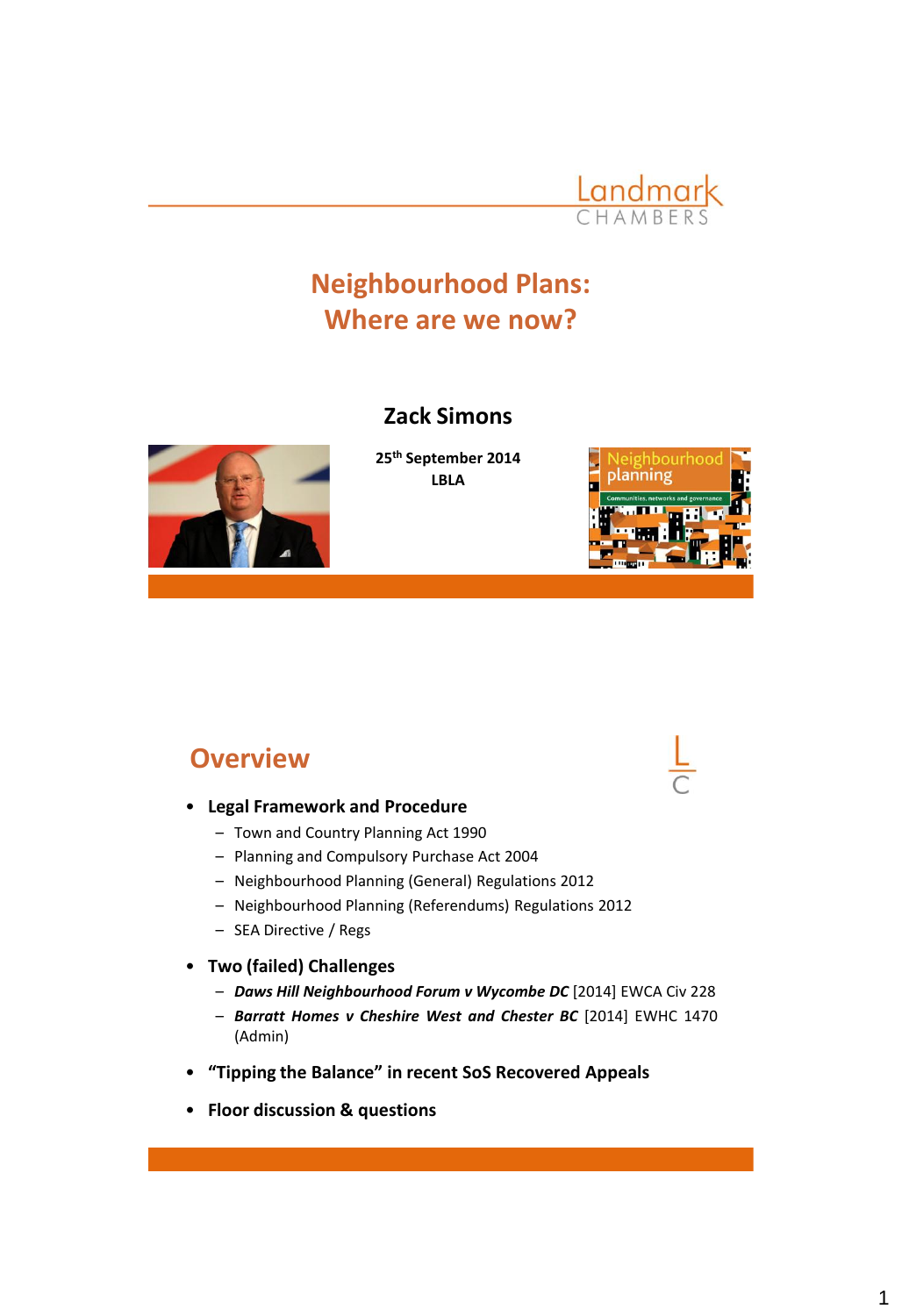# **(1) Definitions**

- Neighbourhood Plan defined at s.38A PCPA 2004
	- "Initiated" by qualifying bodies, "made" by the LPA
	- Cannot cover "excluded matters"
- What is a:
	- "Qualifying body": s.61E TCPA 1990
	- "Neighbourhood forum": s.61F TCPA 1990
	- "Neighbourhood area": s.61G TCPA 1990





#### **(2) Process** $\frac{L}{C}$ Neighbourhood Plan Process Writing the Plan<br>Policies, proposals, site allow<br>Consider sustainability, dive Submission<br>Submit to LPA<br>LPA publicises. ng the Evide Consultation Aims, Vision, Opti<br>y issues and themes. ity Frina LPA makes<br>the plan \* Minimum time - 6 weeks<br>\*\* Minimum time - 25 work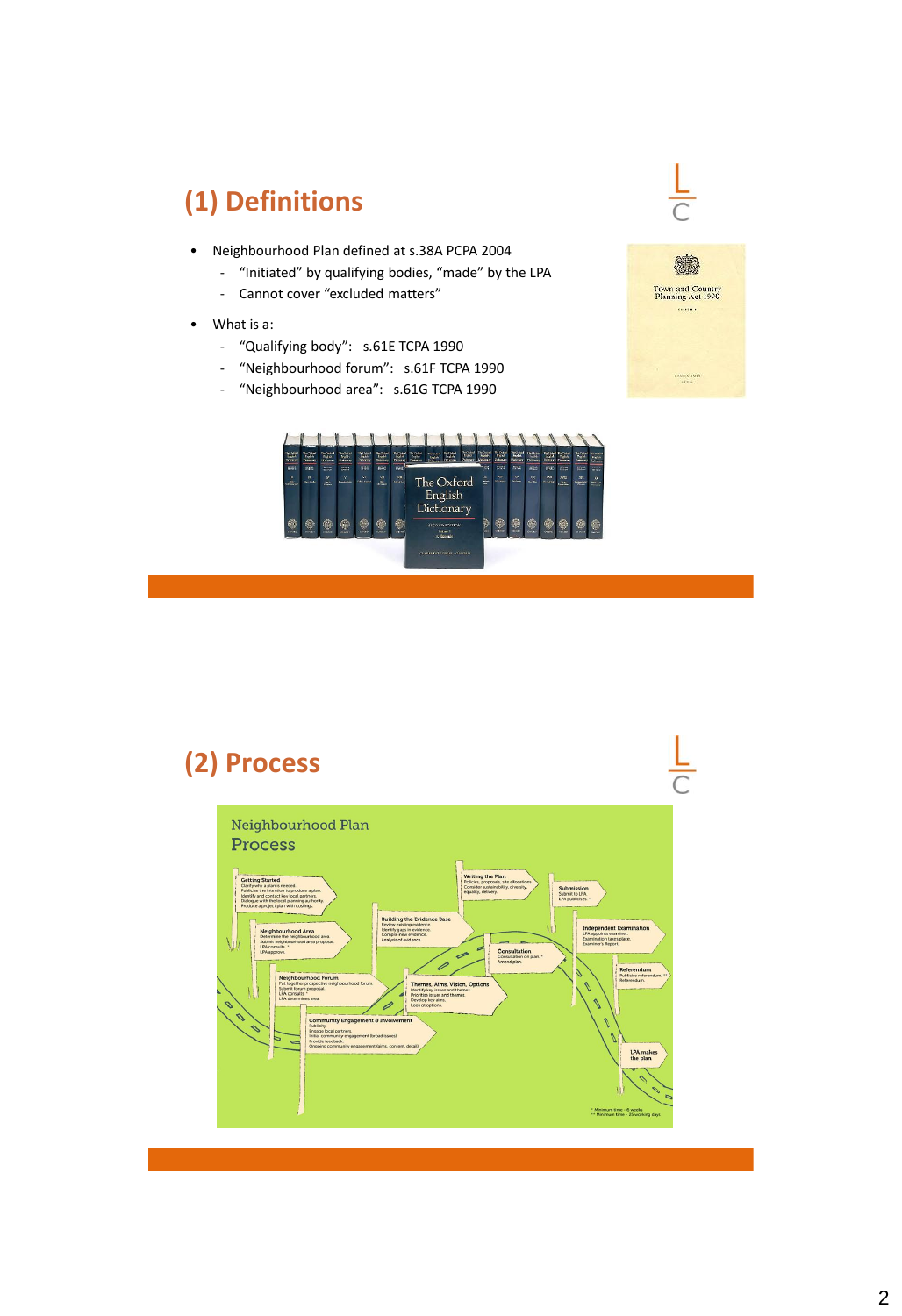#### **Pre-examination**

- Cf. (a) *Schedule 4B of the TCPA 1990* & (b) *Part 5 of the Neighbourhood Planning (General) Regulations 2012*
- Application for neighbourhood designation
- Pre-app consultation 6 weeks
- Application draft plan, map, consultation statement
- LPA "*assists*"
- LPA publicises application **Consultation**

If plan complies with requirements, LPA *must* submit for examination.

#### **Examination**

- Generally written reps, but can be hearing.
- Examiner's considerations: cf. §8, Schedule 4B TCPA 1990
	- National policy compliance
	- Compliance with legislation on listed buildings, heritage features and conservation areas
	- Contribution to achievement of sustainable development
	- General conformity with "strategic policy" see PPG
	- Compatible with EU obligations



**NOT SOUNDNESS**



Inspectorate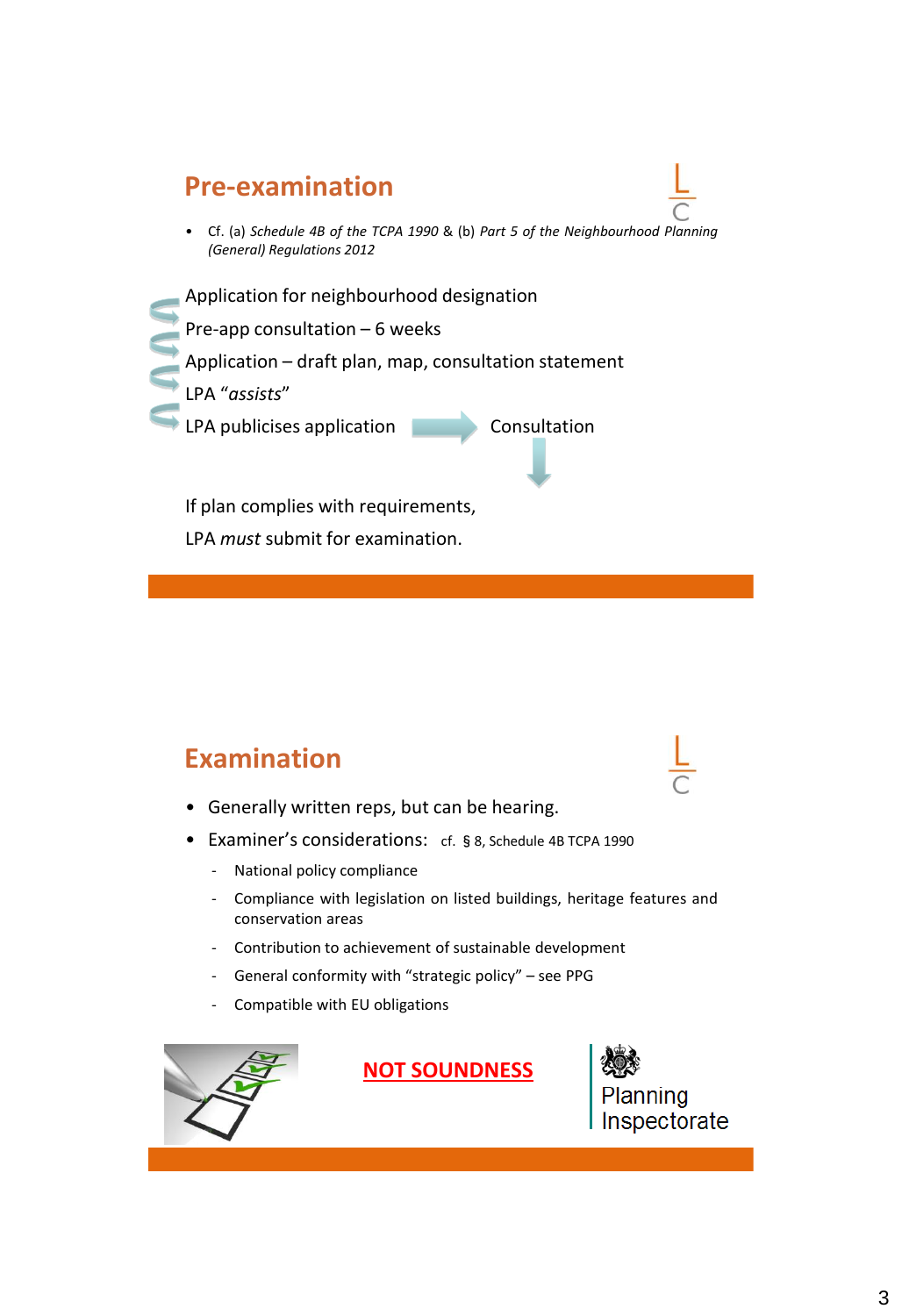#### **Referendum**

- LPA considers Examiner's Report.
- If LPA agrees, and satisfied that compliant with EC law, then it *must* hold a referendum:
	- §14, Schedule 4B TCPA 1990
	- Neighbourhood Planning (Referendums) Regulations 2012
- 50% threshold.
- Then, unless LPA considers breach of EU law, it *must* "make" the plan.





#### **n.b. SEA**

- EU Directive 2001/42/EC on the Assessment of the Effects of Certain Plans and Programmes on the Environment
- Environmental Assessment of Plans and Programmes Regulations 2004
	- Plans / programmes likely to have significant effects on environment
	- Environmental report
	- Must include assessment of **reasonable alternatives**

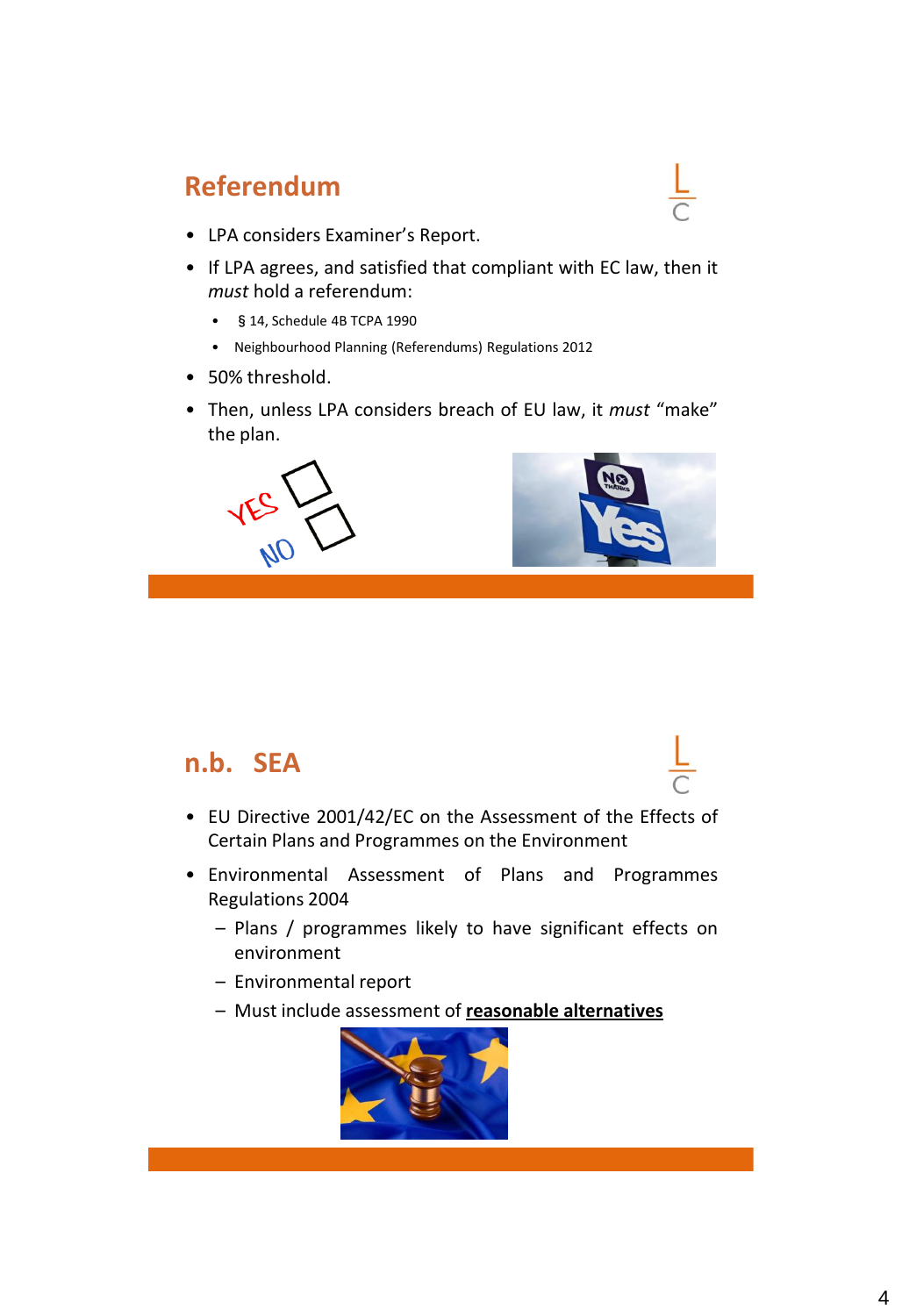## **(3) Two (failed) Challenges**

- *Daws Hill Neighbourhood Forum v Wycombe DC* [2014] EWCA Civ 228
- *Barratt Homes v Cheshire West and Chester BC* [2014] EWHC 1470 (Admin)



#### *Daws Hill*

- LPA designates only part of neighbourhood area applied for.
- S.61G(5) TCPA:

"the authority must exercise their power of designation so as to secure that **some or all** of the specified area forms part of one or more areas designated (or to be designated) as neighbourhood areas."

- Sullivan J, within LPA power to:
	- Refuse forum designation, and so refuse to consider neighbourhood area application; or
	- If forum designated, may designate only part of area applied for.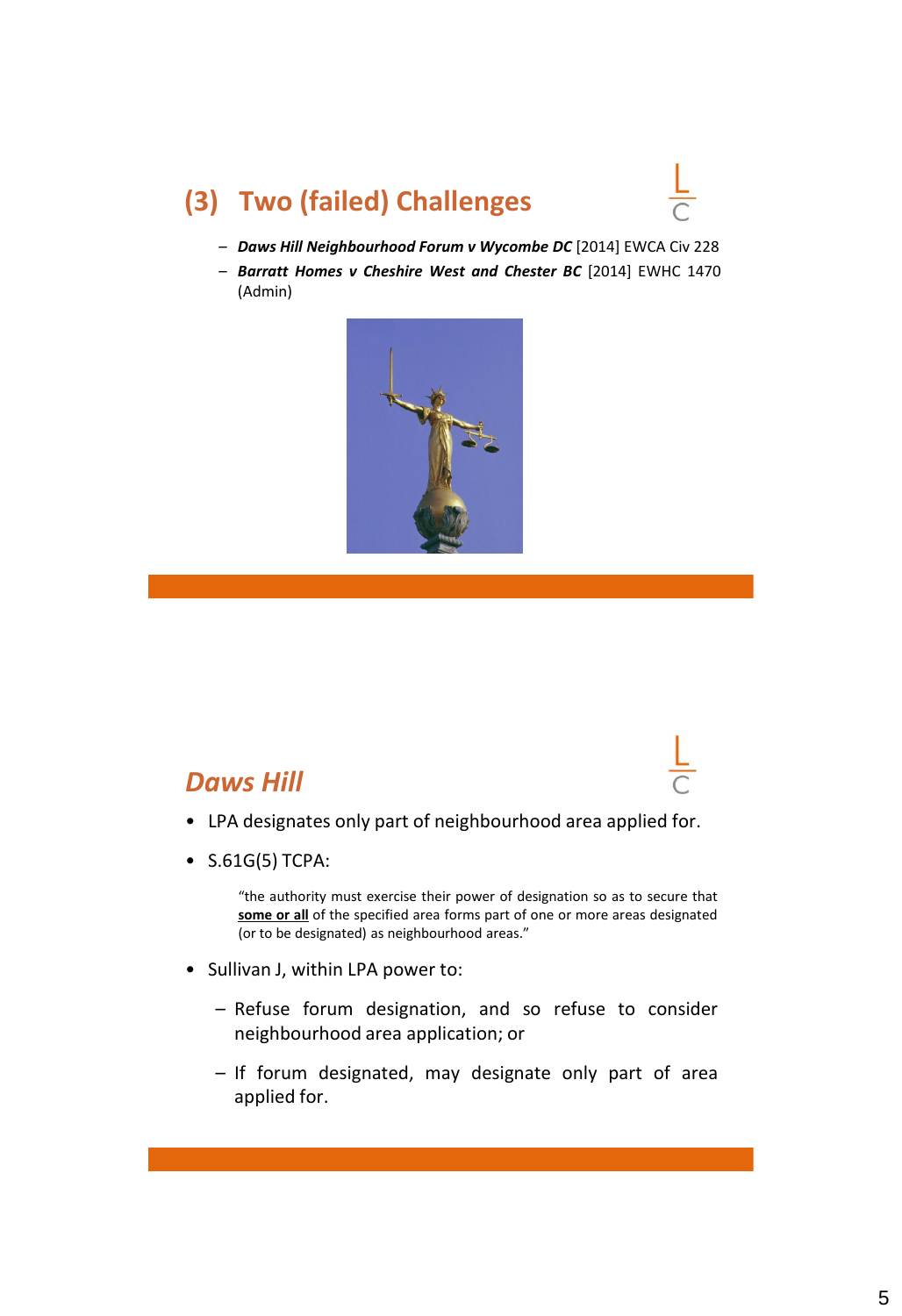#### *Barratt Homes*

- Tattenhall NP restricted housing within and around village before adoption of Cheshire LP.
- SEA Directive compliance?
	- Consideration of alternatives
	- "Hierarchy of plans"
- Proper role of the Examiner?
	- Should (s)he consider "wider ramifications upon the delivery of housing"?
	- Soundness?

## **(4) "Tipping the Balance"**

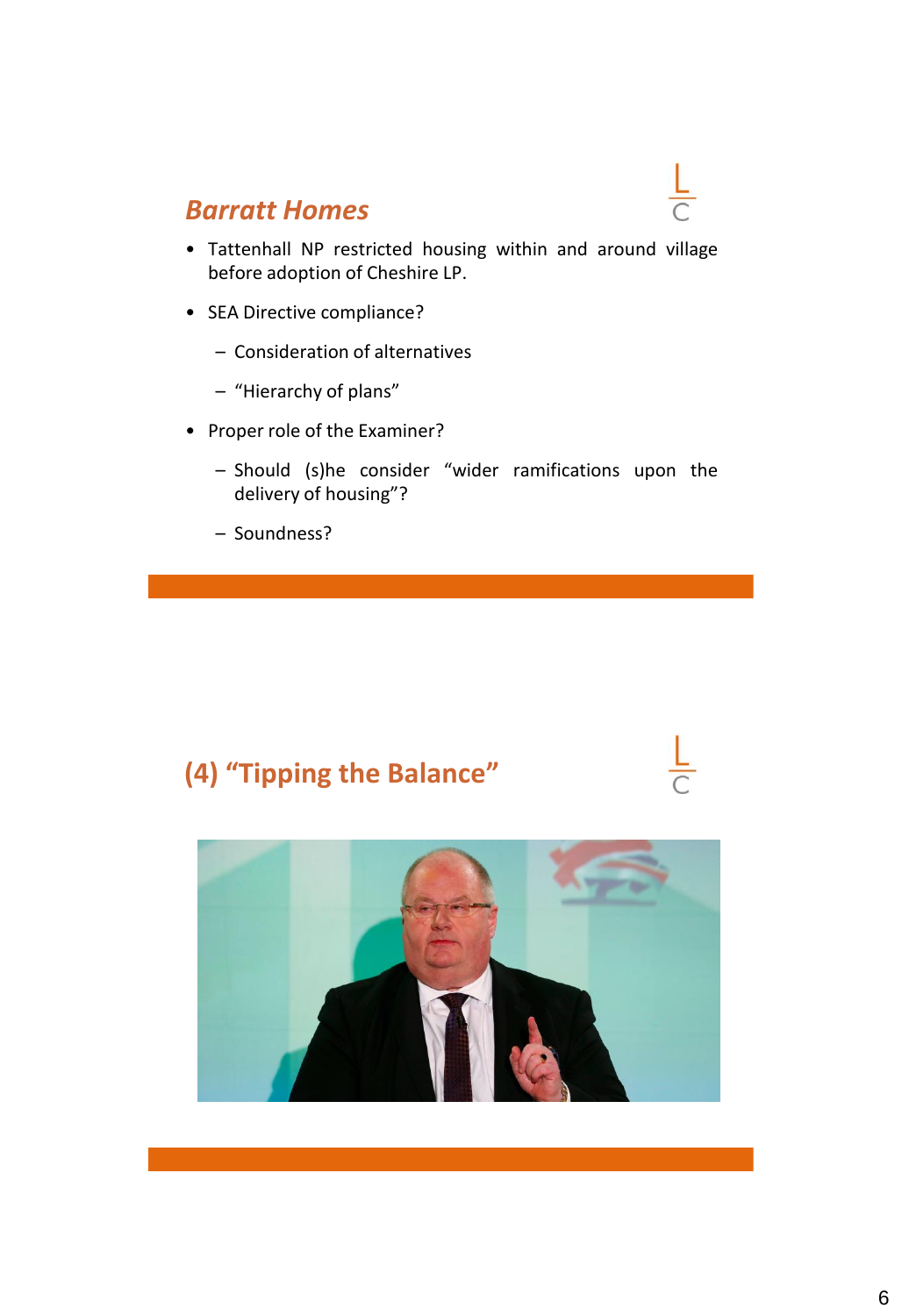#### **September 2014 SoS Decisions**



- Hurstpierpoint, West Sussex (APP/D3830/A/13/2203080)
- Sayers Common, West Sussex (APP/D3830/A/12/2189451)
- Malmesbury, Wiltshire (APP/Y3940/A/13/2200503) *"he considers it appropriate, as things currently stand, to tip the planning balance in favour of the emerging NP proposals"*

**However**, watch this space for forthcoming challenges re:

- Broughton Astley, Leicestershire (APP/F2415/A/12/2183653)
- Larkfleet Homes and Uppingham Neighbourhood Plan

## **(5) Conclusions**

- Early indications = Courts taking a (i) generous view of LPA discretion in NP process, and (ii) narrow view of Examiner's function.
- Still, it is a complex and developing regime legal regime.
- Further challenges already commenced. Likely areas include:
	- interrelation between emerging CS/LPs and NP, e.g. site allocation
	- NPs' impact on 5 year supply
	- SEA
- At present, SoS tipping scales in favour of emerging NPs. But will forthcoming challenges effect a reversal?